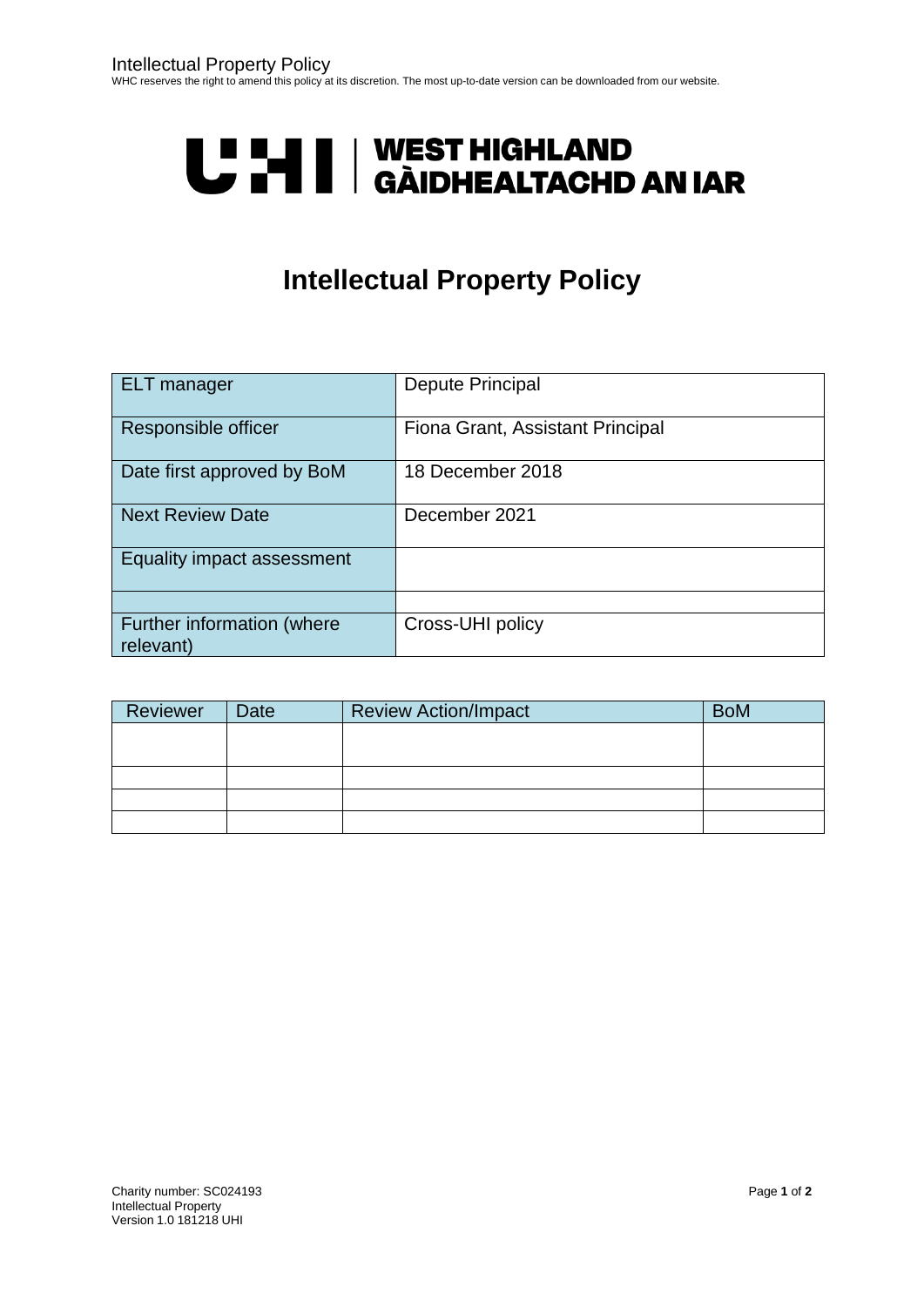## **UHI INTELLECTUAL PROPERTY POLICY**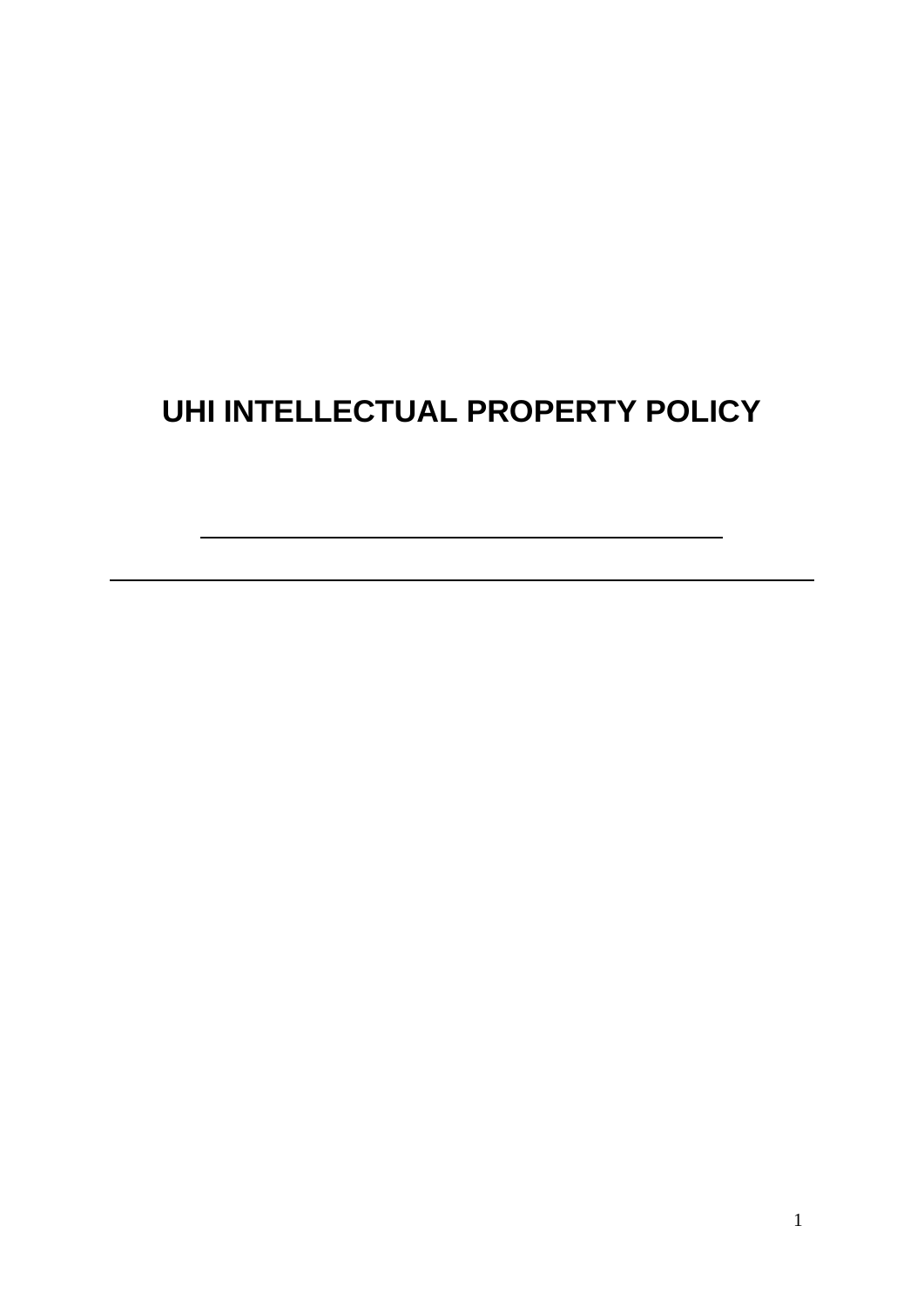#### **EUREKA MOMENTS AND VEILED SECRETS**

DOs and DON'Ts for busy scientists and academics …

#### **DISCOVERIES**

If you stumble on a new idea, invention, process or programme:

- **1** DO keep quiet about it
- **2** DO immediately tell your designated IP manager/Head of Department/senior management so that they may consider IP issues
- **3** DO keep your lab notes and other relevant documents accurate, up to date and comprehensive
- **4** DO mark relevant documents confidential and consider keeping them in a secure area
- **5** DO NOT talk about your discovery to anyone including at conferences, seminars, meetings etc.
- **6** DO NOT PUBLISH &
- **7** DO remember that Institutional IP Policy recognises the IP contribution of staff

#### CO-OPERATING, COLLABORATING, CONSORTING, CONTRACTING ETC.

If you are about to start dealings with an outside organisation that may involve confidential information, or existing or future IP:

- **8** Arrange a meeting with your designated IP Manager to discuss any potential for intellectual property (IP) 'leakage, and potential approaches to IP (see Annex 1 for details of designated posts and functions that are to be contacted/utilised as part of the IP development process)
- **9** It is likely that a NDA (Non-Disclosure Agreement) aka a CA (Confidentiality Agreement) will be recommended to protect the IP and associated confidential information
- **10** Likewise, be receptive to corresponding suggestions from the outside organisations
- **11** Have the wording prepared or checked by for example, Legal Secretary, Grants and

Contracts Office or an appropriate senior management

**12** These issues may already be part of a more comprehensive document (draft collaboration Agreement etc.). If so, refer to the draft. Sometimes, if the main agreement takes time to negotiate etc., a quick NDA at the outset may be appropriate

#### **13** Be ready to:

- i. describe the Background (existing) IP, and
- ii. state when relevant discussions started or will start

to Legal Secretary or Grants and Contracts

- **14** Where appropriate mark documents etc. 'CONFIDENTIAL'
- **15** Remind colleagues to do likewise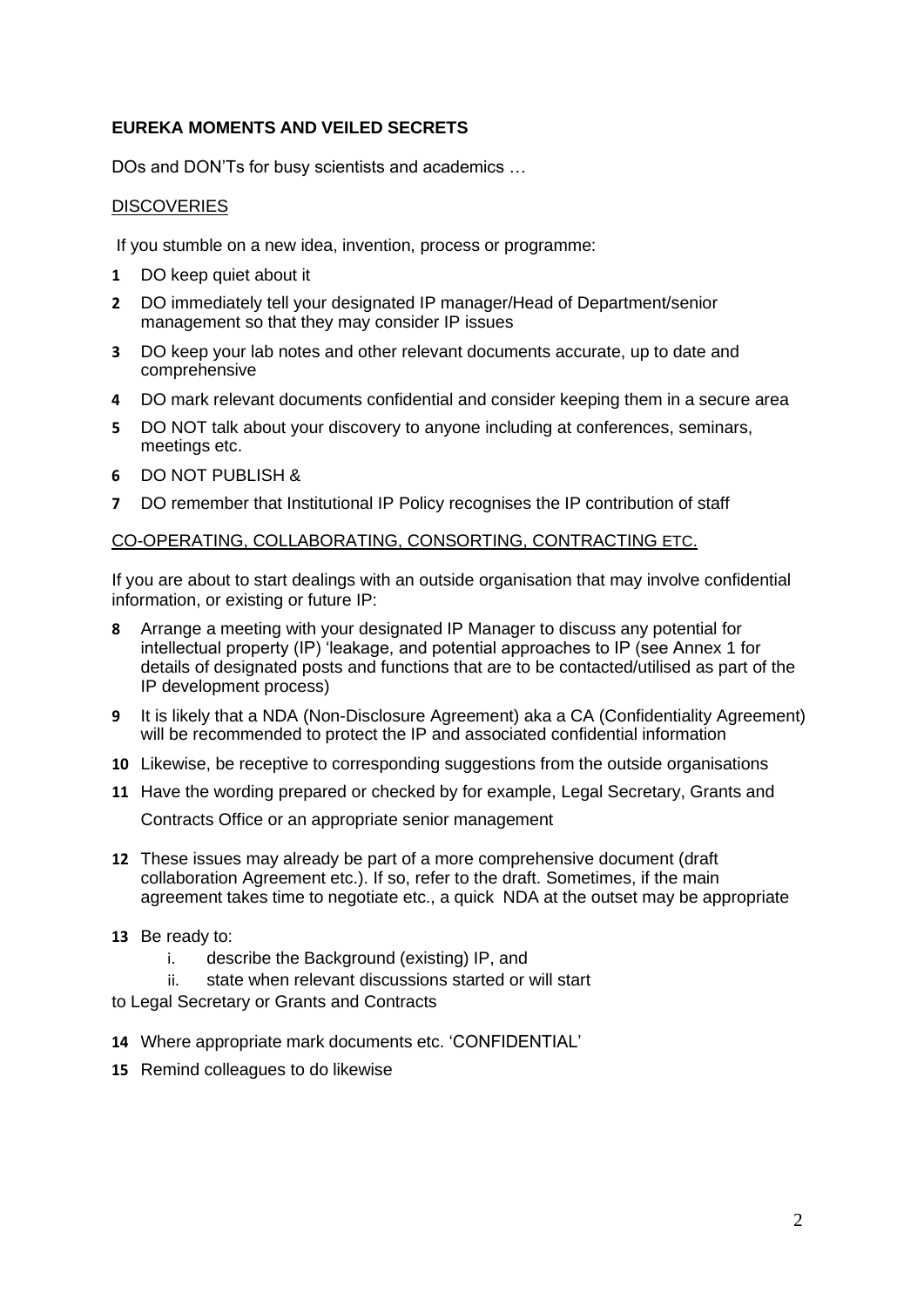#### **1. INTRODUCTION**

UHI and its Academic Partners are committed to a research strategy that includes the delivery of real world solutions to end users. In so doing, recognise that researchers and academics are often best placed to develop their outputs into new products or applications; but their intellectual work is built upon a supportive infrastructure of facilities and Professional Services, without which innovation could not thrive.

This document outlines the policies and procedures for the ownership, protection, distribution and commercial development of the 'intellectual property' of the employees of UHI and its Academic Partners.

Please note that the term Intellectual Property (IP) includes, but is not limited to, all IP, designs, information, specifications, formulae, improvements, discoveries, know-how, data, processes, methods, techniques and the intellectual property rights *therein,* including but not limited to, patents, copyrights, database rights, design rights (registered and unregistered), trademarks, trade names and service marks and the right to apply for any of the *above* as recognised in any country in the world.

This document is not intended to be an exhaustive statement of policy applicable to every situation. Instead, it is intended as a guide to general policy in relation to the handling of project IP. If any dispute in interpretation cannot be resolved by the parties directly involved, then it will be escalated to the Directorate appointed by the relevant UHI Academic Partner for decision. If the dispute is between UHI Academic Partners then the UHI Partnership Council will undertake the final decision.

#### *Teaching materials have been excluded from this framework, as they are covered by the policies of respective registering institutions.*

#### **2. SCOPE AND PURPOSE**

UHI and its Academic Partner staff produce intellectual property (IP) in the course of their research and scholarship. Some of this IP makes a valuable contribution to the body of knowledge relating to a wide range of disciplines, but has little commercial value.

Other IP has significant potential for commercial exploitation, which can be of financial benefit to UHI and its Academic Partners and the employee concerned.

**The purpose of this policy document is to provide guidance and sources of advice in order to encourage the early identification of such IP and successful exploitation for the mutual benefit of all parties**.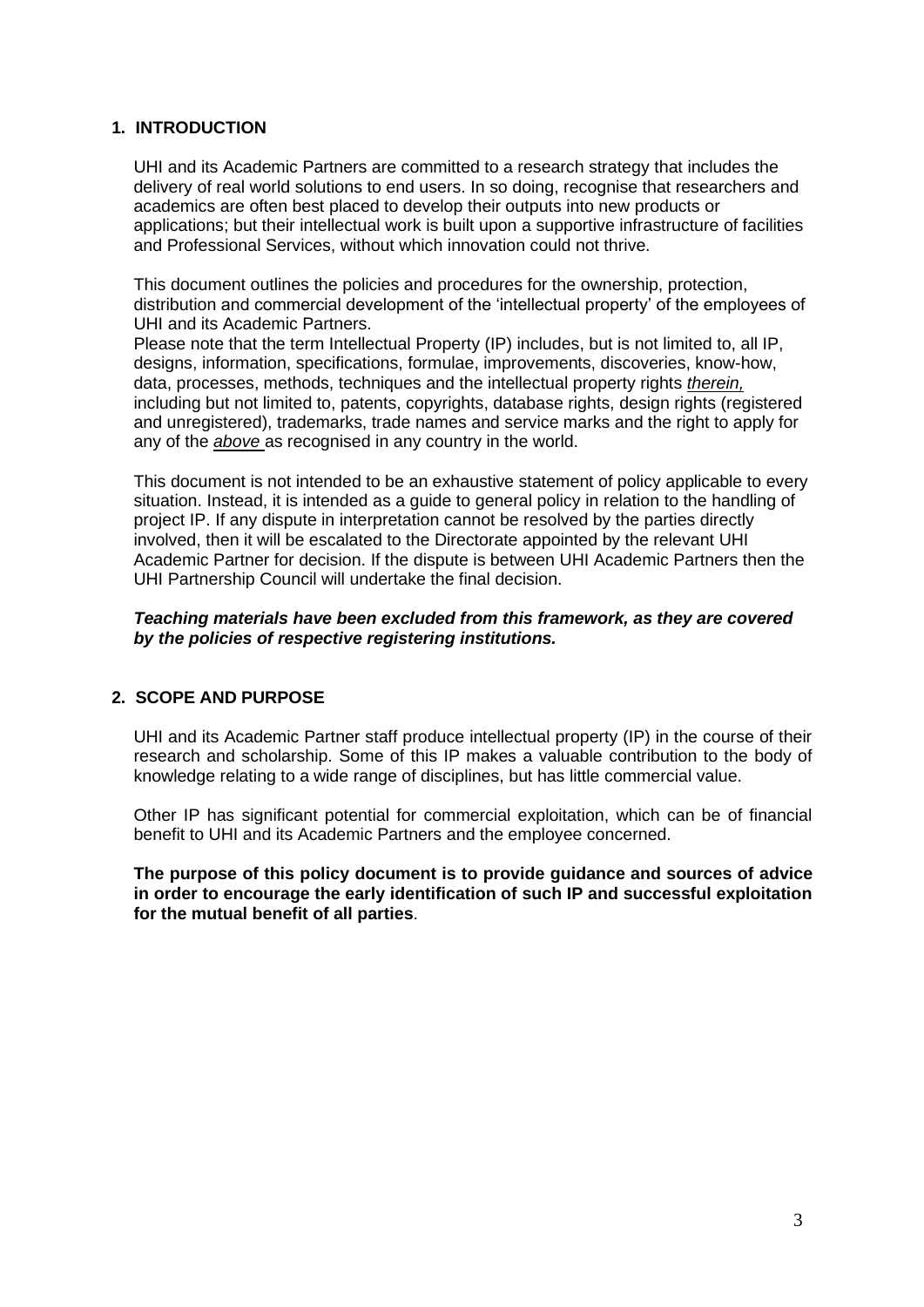#### **3. DEFINITIONS**

Exploitation Action taken to ensure that appropriate Inventions and IP reach the market place and the optimal financial return is enjoyed by UHI and its Academic Partners and its employees. Following establishment of the appropriate means of protection (e.g. patenting), exploitation will typically involve licensing, company formation or other technology transfer measure.

Intellectual Property (IP) Inventions, computer software, data, databases, technical know-how and trade secrets. Large banks of new data collected in the course of research and scholarship are also covered here only if they may reasonably be considered to have potential for exploitation.

Invention The A novel or useful idea relating to processes, machines, manufacturing or compositions of matter. It would include such things as new or improved devices, systems, computer software, circuits, chemical compounds, biomedical materials, mixtures etc. In lay terms, it is probable that an invention has been made when something new or useful has been conceived or developed, or when unusual, unexpected or non-obvious results have been obtained and can be exploited. Inventions will most commonly be developed through science, engineering and research, but can arise from any area of academic research or scholarship.

Inventor An employee who makes an Invention or creates IP

UHI & its Academic Partners:

This term includes all employees of UHI Executive Office and EO researchers depts., including Centres and Institutes where UHI is the employer (e.g., the Dept. of Diabetes and Cardiovascular Science; The Centre for History; the Economic Intelligence Unit; etc.) "Academic Partner" covers all staff employed by any UHI affiliated institution (including: SAMS, Inverness College, Moray College, West Highland College, Perth College, Sol Mor Ostaig, Argyll College, Lews Castle College, North Highland College, Orkney College, Shetland College, NAFCMC and HTC?)

#### **4. PRINCIPLES**

This policy provides a framework for the creation, use and exploitation of intellectual property at UHI and its Academic Partners and applies to all members of the organisation. It defines the rights and responsibilities of UHI and its Academic Partners, its staff and students in relation to intellectual property.

#### **5. INTELLECTUAL PROPERTY COORDINATION**

A "Designated IP Manager", will be identified in each employer institution (see Annex 1 systems and processes). The designated IP Manager will receive information about IP from the 'originator(s)' and work closely with them and project teams that wish to protect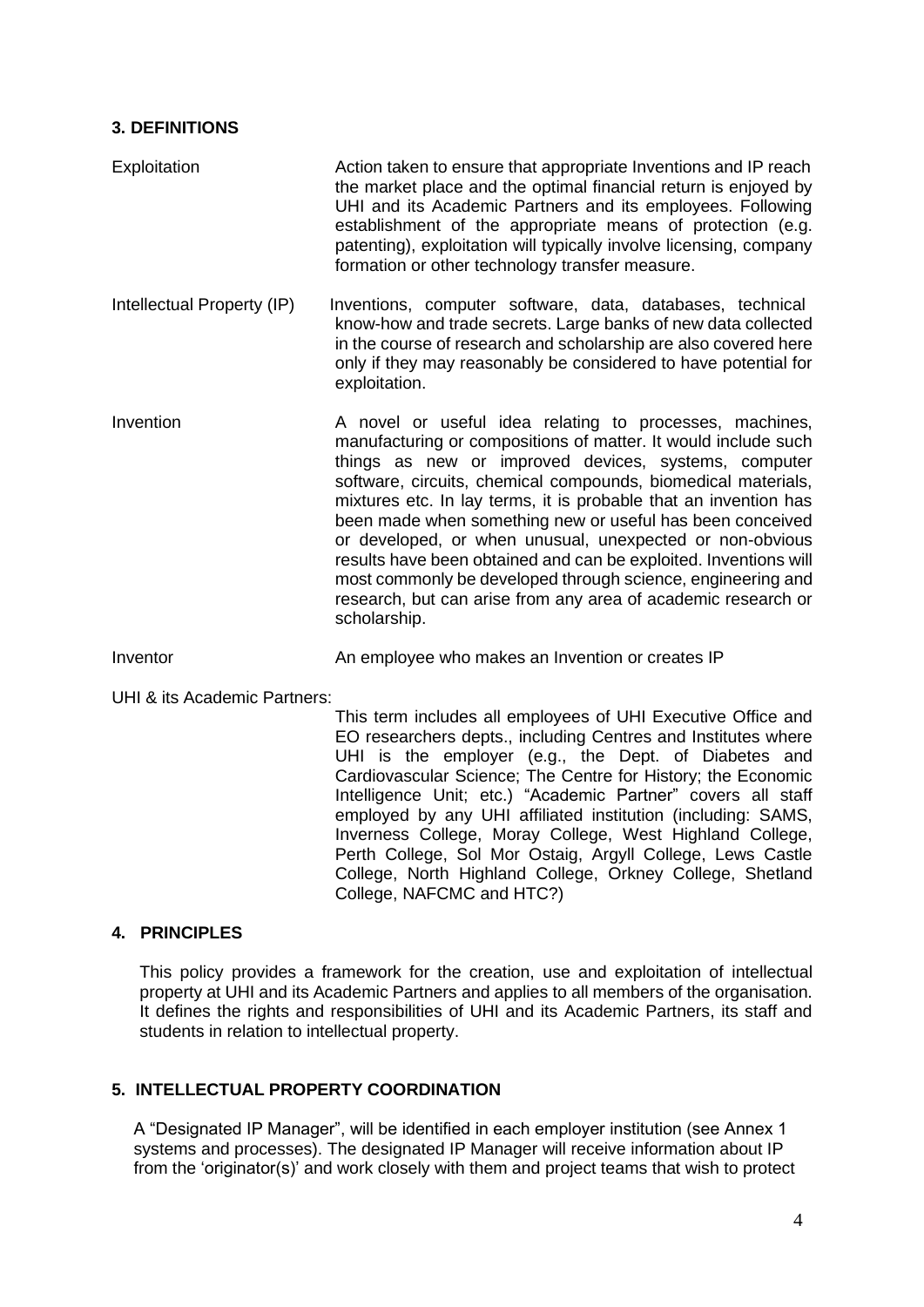IP and investigate commercial opportunities. The designated IP Manager will be the first point of contact for any questions of guidance related to ownership, protection, distribution and commercialisation of IP. It is important to establish this dialogue early so expectations are clear and because various actions can have a detrimental effect on the ability to have certain kinds of future impact for example any publication could risk losing protection of IP, patent protection may not be possible after publishing a paper or making a presentation containing information about an 'IP'.

#### **6. OWNERSHIP POLICY STATEMENT**

The general policy is that IP created through your normal work at your employer is owned by your employer. That is the general law as between employer and employee. For most research projects, the IP stays with the employer ,but the employer may, as part of a programme of contracted or collaborative research enter into a separate agreement that provides otherwise.

There are two main alternatives:

A. Where a UHI Academic Partner develops IP jointly with external collaborators, then ownership should be agreed to reflect the background IP and contribution of each partner to any new (foreground) IP.

B. Where a UHI/Academic Partner (or more likely its trading company such as UHIRE. (UHI Research and Enterprise Ltd)), develops IP jointly with external commercial companies, negotiations may be needed about ownership and exploitation of foreground IP.

In either event, the ownership may need to be decided on a case-by-case basis in a negotiation process led by the designated IP manager, Company Secretary or equivalent as assigned by each employer institution, and formalised in an IP Ownership Agreement (see Annex 2).or Consortium Agreement. This must be signed by the Company Secretary (or equivalent) and an authorised signatory for the external collaborators concerned

An IP Ownership Agreement may include the designation of a lead person/post to manage the development of joint IP. It should also include details of how any development costs will be shared, as well as any specific revenue sharing arrangements between the parties involved.

As the owner of IP created through the work, the employer retains all patent and disposition rights including the right to decide how or whether the IP is exploited/commercialised. For IP jointly developed with external collaborators, the IP Ownership/Consortium Agreement will govern how or whether the IP is exploited/commercialised.

This policy does not apply if the creator can demonstrate that the IP already existed *e.g.* in a protected agreement, or was created:

- other than in the ordinary course of their work; and
- without conflict of interest; and
- without breaching any duty to their employer; and
- without the use of confidential or proprietary information of their employer; and
- without significant use of employer-administered resources and/or facilities.

UHI and its Academic Partner's employees accept the principles of ownership of technology as stated under this document. In furthering such undertaking, all regular as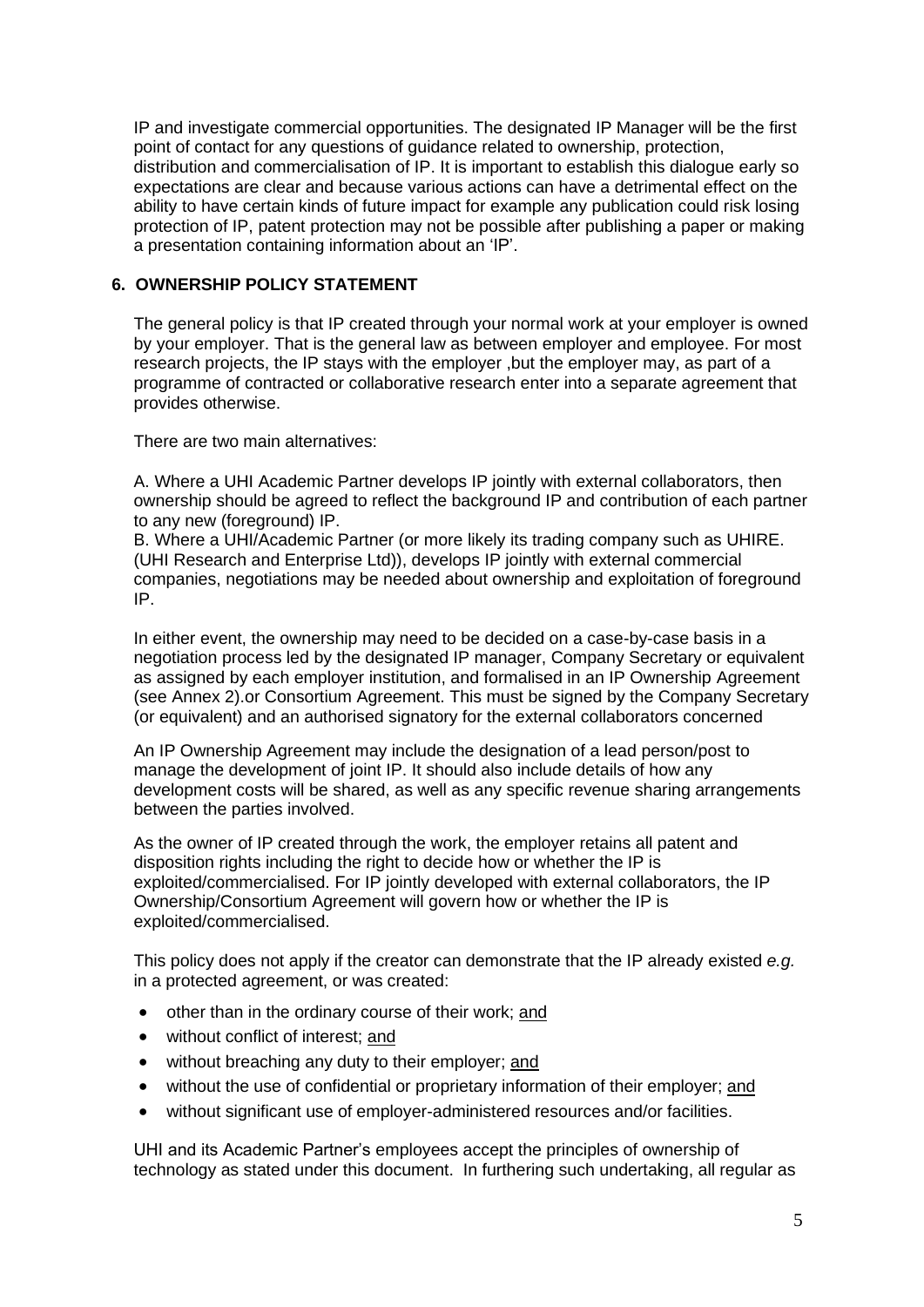well as visiting researchers, staff, students and others may be asked to sign IP and proprietary information agreements prior to participating in research at UHI or its Academic Partners.

#### **7. STUDENTS**

The general guideline is that undergraduates and taught postgraduates own the IP that they generate, unless covered by a specific IP Agreement; as would be appropriate if external sponsorship had been provided for a specific piece of work. Where IP is generated by postgraduate research students (PGRs) who are formally employed, the employer owns any IP generated (assuming that IP is related to their employed role). This must be explained to the student and formalised in a *Declaration of Assignment of Intellectual Property* (DoAoIP) by post-graduate students. An example of this declaration is laid out in Annex 3. In most cases, this is contained in the employment contract between UHI or its Academic Partner and the student. In cases where a postgraduate student is on a stipend, the ownership of IP is dictated by where they are registered (*e.g.* for UHI ownership lies with the employer of the lead supervisor). Should that registration be at a different Institution (*e.g.* University of Edinburgh), then the student may need to sign a DoAoIP, reallocating the IP ownership to the relevant UHI or Academic Partner Institution. This would be decided on a caseby-case basis depending on the relative contribution of each partner and any conditions applied by the funder.

#### **8. CAPTURING NEW INTELLECTUAL PROPERTY**

When new IP arises, the originator(s) must contact the designated IP Manager who will guide them through completion of an IP Disclosure Form (IPDF; Annex 4). This is internal to UHI and its Academic Partners and formally initiates action to (i) clarify the ownership, and then (ii) consider appropriate protection and exploitation of the IP. The terms of agreement entered into by UHI or its Academic Partner, in particular with collaborators may create obligations with respect to the reporting of the new IP. Therefore, the originator(s) should report promptly all IP, in the broadest definition of the term, by submitting an IPDF.

An IP Disclosure Form must include:

- full detail and description of the IP identified;
- sponsorship information; details of how the research has been funded, collaborators and non-UHI or its Academic Partners resources used;
- disclosures; any/what disclosures have been made;
- details on joint originators, including external collaborators; and
- commercial interests and conflicts of interest.

Once submitted changes should only be made in the event of incorrect information and must be agreed by all listed originators. If new IP arises that is similar to previously disclosed IP, a new IPDF should be submitted.

#### **9. PROTECTING INTELLECTUAL PROPERTY**

The rights governing ownership and use of many types of IP are known as 'intellectual property rights', which are derived primarily from legislation granting patent, copyright, design and trademark protection. Mechanisms also exist for protecting confidential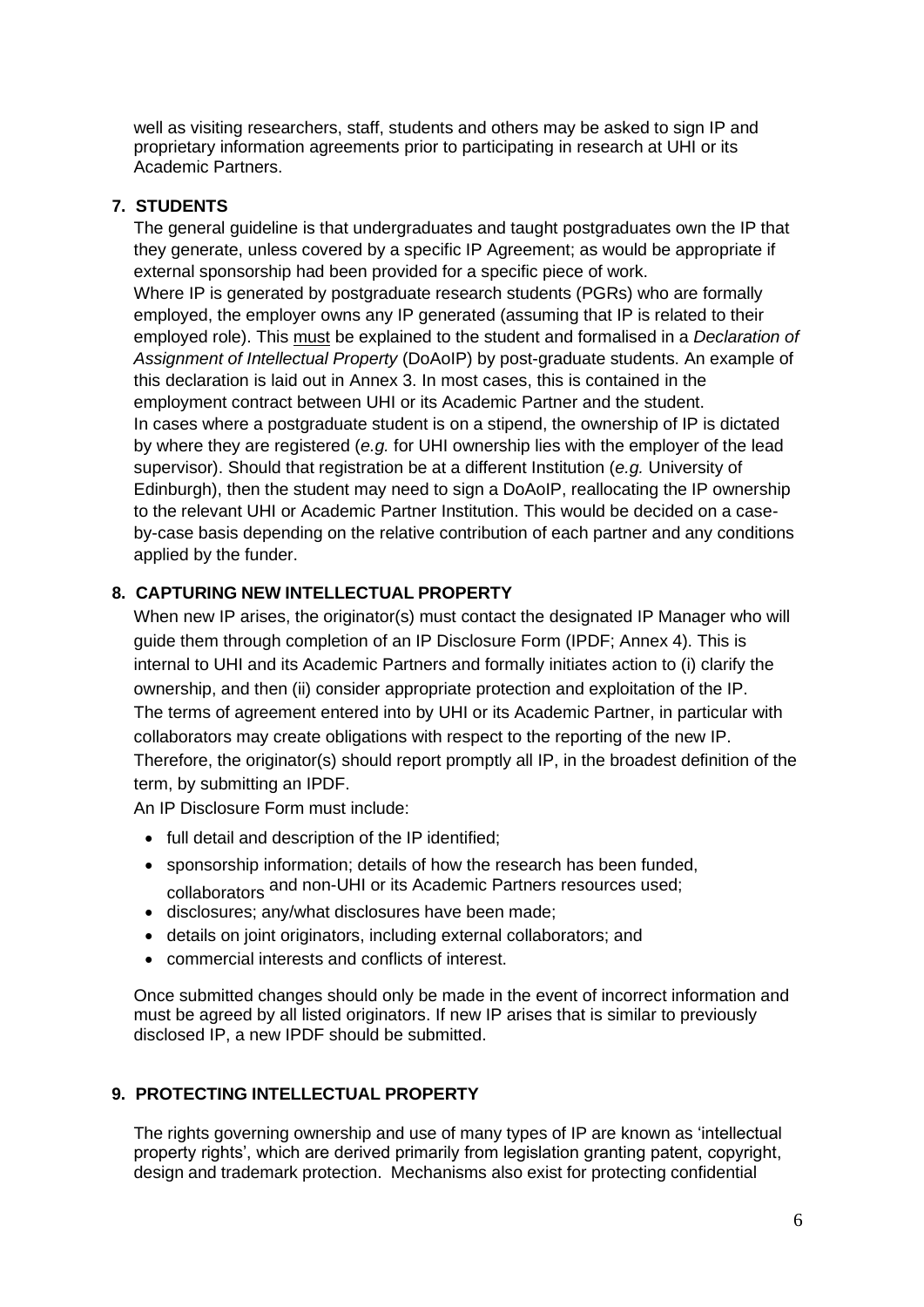information, trade secrets, know-how and other intellectual or tangible research property (*e.g.* physical prototypes).

#### **9.1 Patents**

A patent protects new IP and covers how things work, what they do, how they do it, what they are made of and how they are made. It gives the owner the right to prevent others from making, using, importing or selling the IP without permission within a specific territory for a designated period. Typically, the IP is a technical innovation of some kind with a commercial application.

To the extent that it considers appropriate, the relevant UHI institution/ Academic Partner may seek patent protection on IP where they may intend to pursue or facilitate commercial licensing or to comply with the terms of various agreements. This may include a 'literature search of prior art' being carried out by an appropriate specialist, with input from one or more of the originators.

If the relevant UHI/AP institution decides not to patent a particular piece of IP they may consider assigning ownership to the originator(s).

While patents are granted by many different countries, procedures for filing, regulations for patentability and term of patent grant vary from country to country. In the UK, a patent affords its owner exclusivity but it must be renewed every year after the  $5<sup>th</sup>$  year for up to 20 years protection. To be patentable the IP must be new, useful and non-obvious. Detailed up to date information on the costs and procedures required to file and maintain a patent can be found at the Intellectual Property Office web site: [\(http://www.ipo.gov.uk/types/patent/p-applying/p-cost.htm\)](http://www.ipo.gov.uk/types/patent/p-applying/p-cost.htm).

Good record keeping is essential for preserving intellectual property rights and in determining the date on which an invention is made, since the United States, in particular, awards patents based on first to invent rather than first to file, as in most countries. The US is a substantial market for many inventions and research notebooks, for example, may be required to be presented as legal evidence. , It is therefore recommended that:

- (i) All electronic record keeping should conform to sector norms and advice as well as the UHI retention policy and data management guide.
- (ii) Permanent bindings are used on notebooks loose-leaf books should be avoided to prevent possible removal or substitution of pages.
- (iii) (ii) Pages should be numbered and any additional drawings, charts or computer printouts should be permanently attached to the notebook, clearly identified and have reference made to them in the notebook.
- (iv) The notebook should be reviewed regularly by someone who understands the technology involved and each page should ideally be signed by a witness. The choice of witness is important - it should preferably not be someone who may be nominated as a co-inventor. The witness should also sign and date any graph, charts or print outs, which are inserted into the notebook ensuring the signature is on both the inserted document and the notebook page.

Well-documented notebooks should demonstrate the progress of research and are an important record in the event of a dispute. They should be stored safely. The employing institution will retain these documents when the individual leaves.

Storage of all data should follow security and fire protection good practice guides. If you have any queries regarding this activity consult your designated IP Manager.

**You should disclose any possible invention to the designated IP Manager as early as possible.** This will facilitate a patent application, if deemed appropriate.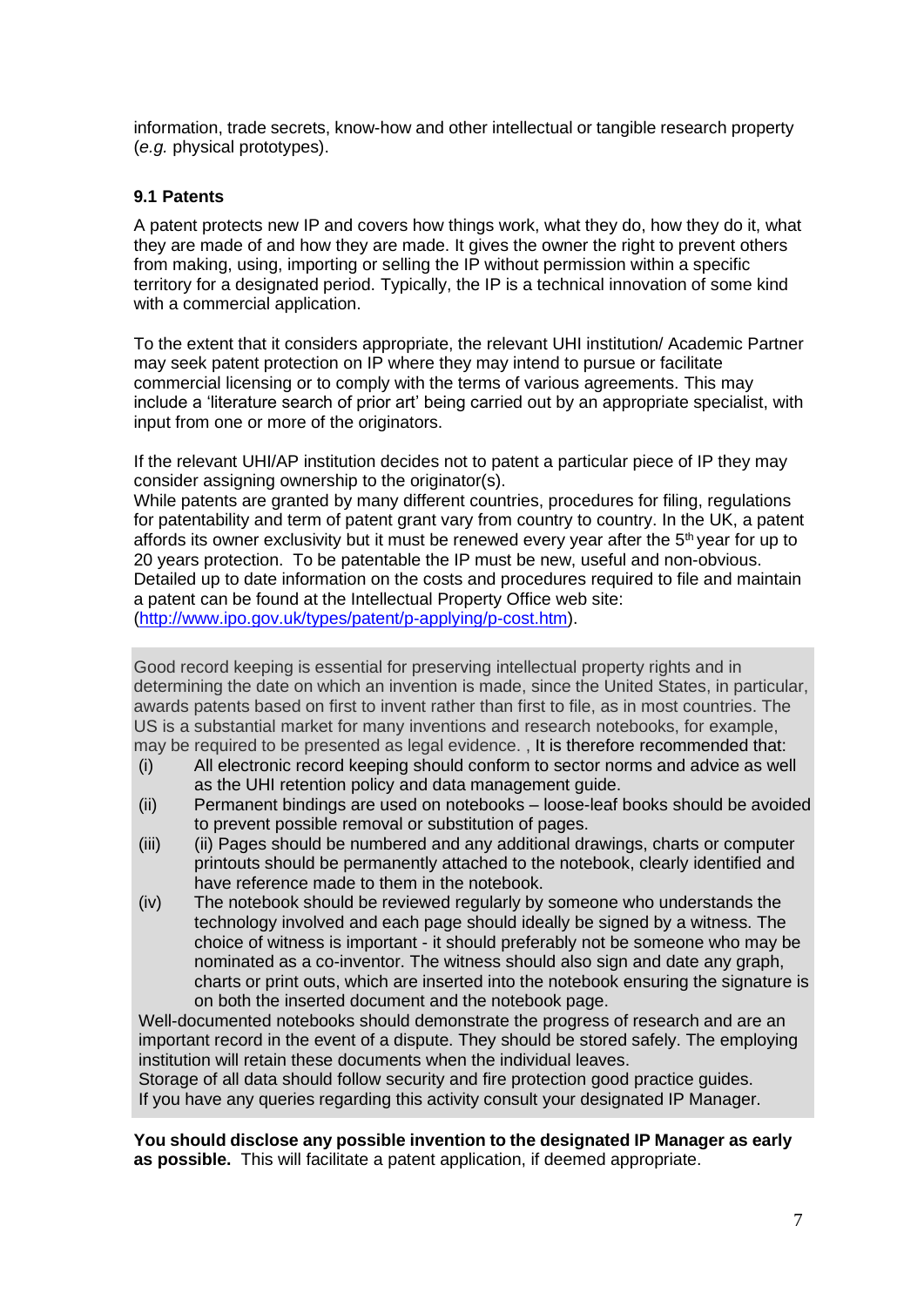In most instances, it will be necessary to engage the services of a patent lawyer to help file the patent application. This may lead to expense. There will also costs associated with keeping a patent in force.

Applying for a patent in the United Kingdom (UK) does not protect IP elsewhere. UHI and its Academic Partners can protect IP in many international countries using the [Patent Co](http://www.ipo.gov.uk/types/patent/p-manage/p-abroad/p-worldwide/p-pct.htm)[operation Treaty \(PCT\)](http://www.ipo.gov.uk/types/patent/p-manage/p-abroad/p-worldwide/p-pct.htm) through the World Intellectual Property Organisation (WIPO) through the European Patent Office (EPO) or WIPO [\(http://www.ipo.gov.uk/types/patent/p-manage/p-abroad/p-worldwide.htm\)](http://www.ipo.gov.uk/types/patent/p-manage/p-abroad/p-worldwide.htm).

If required, you can also apply for a patent in individual countries by contacting the national patent office of each country.

#### **9.2 Secrecy**

The release of information regarding a specific discovery may preclude the ability to protect the IP in a subsequent patent application. IP which is already in the public domain – *e.g.* if it has been discussed in public (even with a small group); has been presented at a seminar or conference; or published in an academic journal – may no longer be patentable. Therefore, care should be taken when discussing any IP prior to patent filing.

Accordingly, any dissemination of new 'inventions' or 'process' should be discussed with the Company Secretary/designated IP manager before any sharing of information.

#### **9.3 Copyright**

Copyright subsists in original work of authorship, whether or not published, which has been recorded in writing or otherwise (including electronic form). Copyright laws protect literary works (including academic papers), films, sound recordings and original databases among other things. Computer programs are protected as literary works.

A copyright owner has the exclusive right (among other things) to reproduce the work, prepare derivative works, distribute by sale or otherwise, and display or perform the work publicly. Copyright protection of a work generally extends for either 70 years after the death of the originator or 70 years after the date on which the work is first lawfully made available to the public. Precise duration of protection depends on the nature of the work.

Copyright protection is important in order for UHI and its Academic Partners to license copyrightable material.

Copyright law does not always require a 'notice of copyright' to be affixed to the material however; such a notice is strongly advised. The following notice should be applied on Academic Partner owned works to protect the copyright:

"Copyright © *insert Academic Partner name* [Year(s)] - All Rights Reserved"

The date in the notice should be the year or years in which the work is created. No notice other than the foregoing is to be used for UHI or its Academic Partner owned works.

In the UK, copyright is not registered and it may be important to be able to prove the date of first production of the work. This can be achieved by lodging the work and recording the date of conception with a third party (e.g., a solicitor, bank manager or patent agent).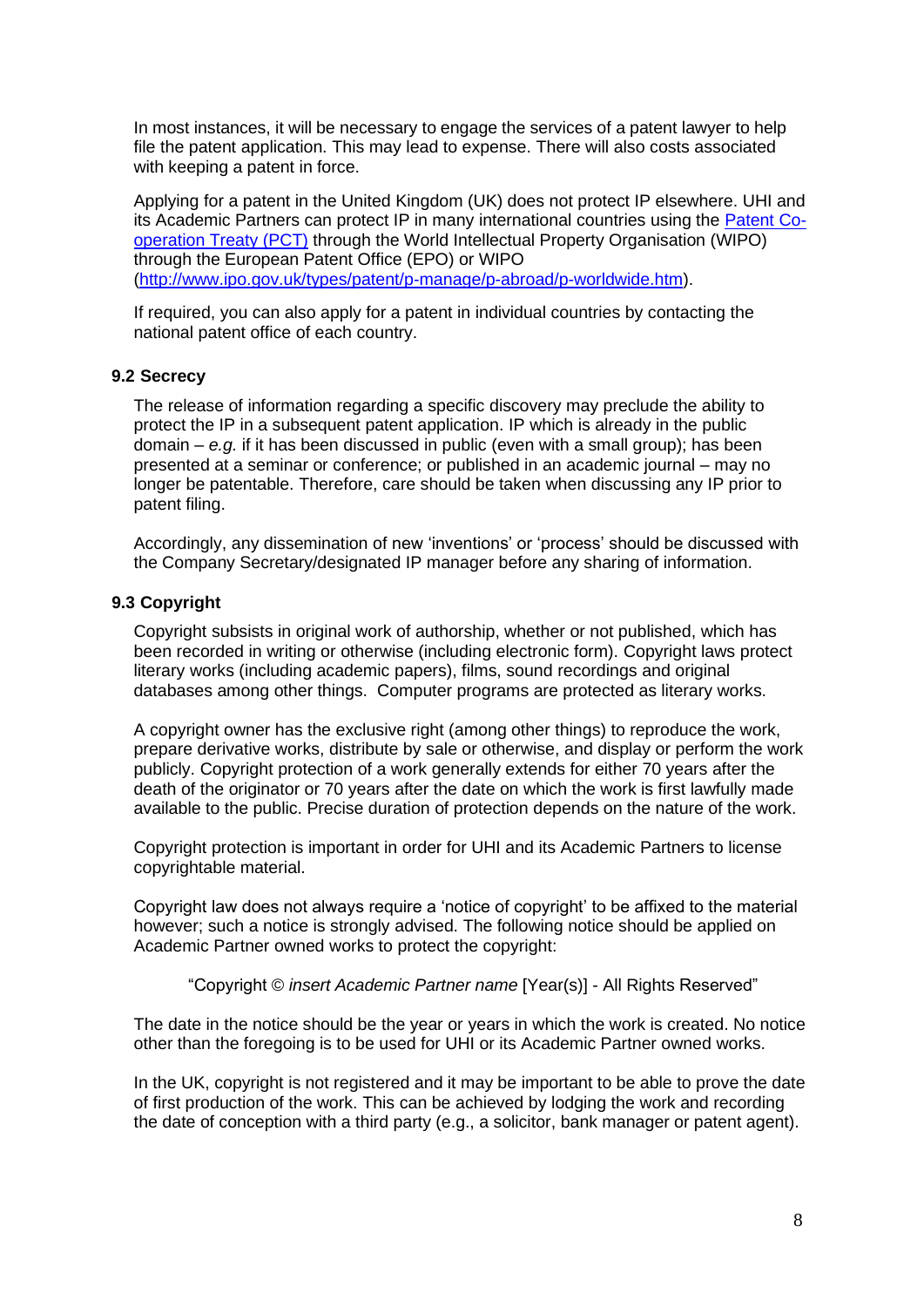For added copyright protection in jurisdictions that provide for registration (e.g., USA) certain works, as deemed appropriate, may be registered with the appropriate regulatory body (e.g., the United States Copyright Office).

Despite the statutory provision whereby the copyright in any work produced by an employee in the course of employment belongs to the employer, UHI or its Academic Partner may grant the author(s) a 'free licence to the copyright' with regard to work published in a recognised academic, scientific, technical, professional or management journal or book.

Higher Education Institutes generally do not grant such a licence to materials created by employees during the course of and related to their employment, comprising:

- Course or training materials;
- Software programs;
- Any design specification or other work which may be necessary to protect rights in commercially exploitable intellectual property

These guidelines do not supersede existing agreements with respect to course and teaching materials. **Teaching materials have been excluded from this framework as they are covered by other universities' policies**.

#### **9.4 Design Rights**

Protection for designs exists for the appearance of a product or part of it. It may arise from the features of a product, in particular, the lines, colour, shape, texture or materials of the products itself or its ornamentation. A design is not protected to the extent it is solely functional.

A design can be registered to provide protection in various countries, whether in the UK alone, throughout the EU or otherwise and protection can be obtained for a period of 5 years, renewable on payment of fees for further periods of 5 years up to a maximum of 25 years. Registered design is intended to protect the appearance of an object where aesthetic appeal of the object is of prime importance.

There is an unregistered design right, which applies throughout the European Union. Like copyright, it is not necessary to register this right but in order for the right to exist, it must have been 'recorded': *i.e.* a drawing must have been done or an article made. This right exists for 15 years from conception of the design and for not more than 10 years from the date of first sale. For the first five years, you can stop anyone from copying the design. For the rest of the time the design is subject to a 'license of right'. This means that anyone is entitled to a licence to make and sell products copying the design.

UHI or its Academic Partners may seek to obtain registered design rights, in particular, for those designs that will be used to commercially exploit products. As with patents, a design must be new. There must be no other design identical to it. In addition, the design must have individual character: *i.e.* it must be different in the eyes of an 'informal user' from all other designs available before application to register the design.

#### **9.5 Trademarks**

A trademark is a word, name, symbol or device (or any combination of these) adopted by an organisation to identify its goods and services and distinguish them from the goods and services of others. Trademark protection may be obtained by registration of the trademark in each of the countries where the goods/services are to be sold. Unregistered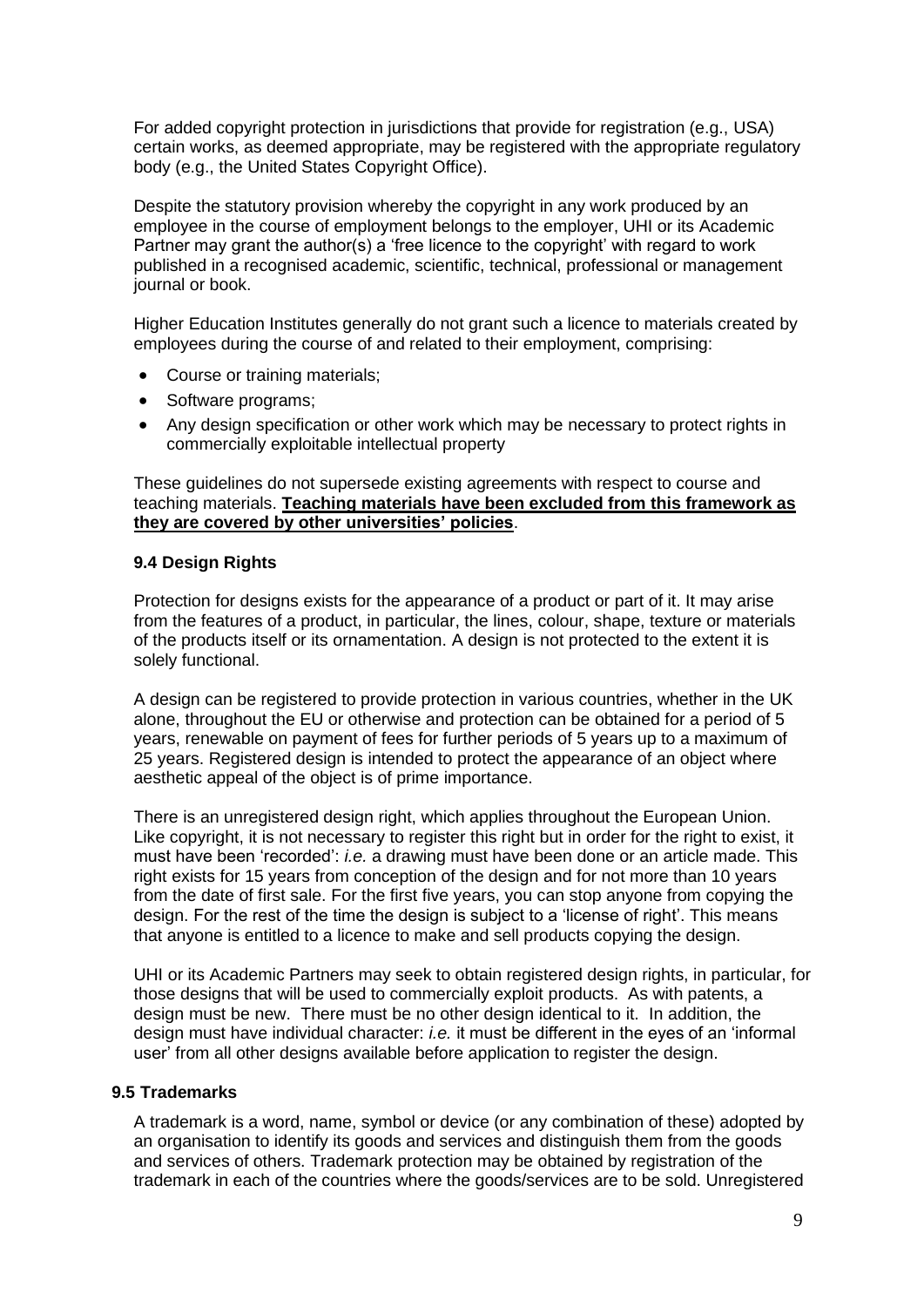trademarks may sometimes be protected by law, usually where there has been longstanding and substantial use.

A trademark may be used to protect those names and symbols associated with certain UHI or its Academic Partner's activities, products or events. Prior to registration for trademark protection, the designation "TM" after a trademark will give notice of a claim of ownership. The term 'registered' or some other description indicating that the mark is registered must not be used unless the mark has actually been registered. The designation '®' is reserved for such use.

The use of trademarks to protect UHI/AP owned properties, or to designate UHI/AP as the origin of a product, event, activity, service or the like, may be instituted only through the Company Secretary or designated IP Manager.

#### **9.6 Confidential Information and Design Rights**

In the process of working, researchers and academics may generate new information and know-how relating to work in progress that must be kept confidential in order to maintain competitive advantage. Since such information and know-how will be captured in written or otherwise reproducible form from time to time, a mechanism is required to ensure it is not misused or released publicly.

Such proprietary information and know-how, whether captured in an archival medium or not, are typically referred to as "trade secrets". Unlike copyright, there is no trade secret statute. Protection of trade secrets derives from various legal concepts, including breach of contractual obligations not to misuse or disclose information, breach of trust and breach of confidence. UHI and its Academic Partner's employment contracts and other relevant project agreements include such clauses.

The most important aspect of this type of protection is secrecy. The protection will remain legally valid only as long as the trade secret is maintained as such. In order to maintain protection while a trade secret is being used, it is necessary to bind staff having access to any UHI/AP-derived secret, through a contractual agreement not to disclose it. Such agreements are commonly called confidentiality or non-disclosure agreements (NDAs). These agreements can be accessed through the Company Secretary/designated IP Manager.

In addition, some of external partners may be subject to freedom of information queries, which would require the release of certain company information. However, information may not have to be released if it is commercially sensitive or would otherwise damage the competitiveness of UHI Academic Partners.

#### **9.7 Non-Commercial Dissemination**

Intellectual Property owned by UHI and its Academic Partners may be distributed for research and other non-commercial purposes to other educational, scientific and research institutions, etc. particularly if the research underpinning the IP is publicly funded.

Such distribution is usually subject to the condition that any commercial development or commercial use or further transfer of the IP in question will not be pursued with regard to IP created and owned by UHI and its Academic Partners. This condition should be specifically included in a formal agreement or must be contained in a 'Non-Commercial Dissemination Agreement' (NCDA), signed by the recipient of the IP.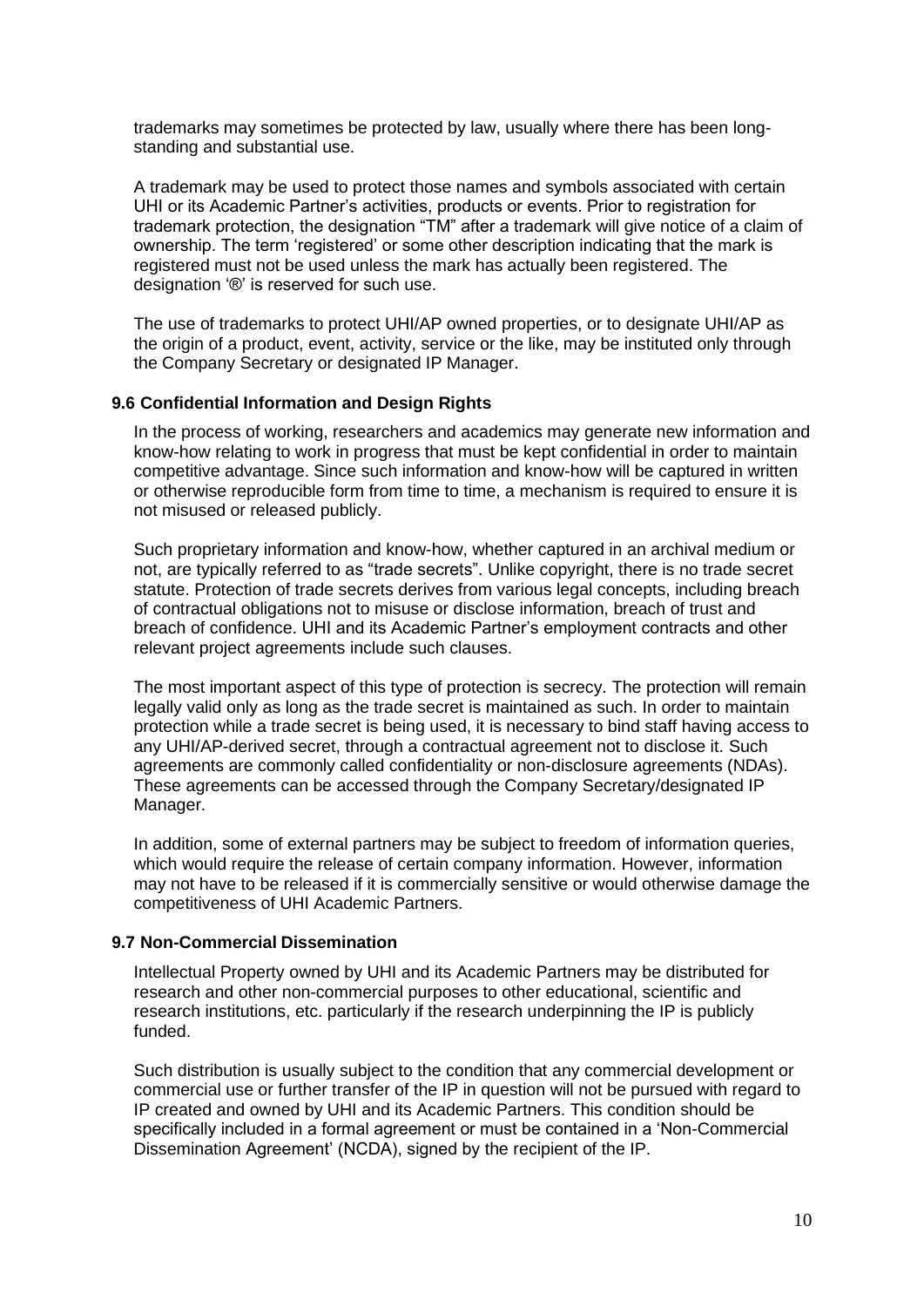In addition, UHI Academic Partners may wish to control subsequent use, for example, by requiring recipients to follow a specific research protocol.

Distribution may be possible in advance of securing protections (such as patents or design rights) by using some form of contractual agreement.

IP may have potential commercial value as well as scientific value. Advice should be sought from the Company Secretary/designated IP Manager about how to make IP available for scientific use in a manner that does not diminish its value or inhibit its commercial development.

#### **10. Commercial Development**

Where appropriate, UHI and its Academic Partners will pursue the commercial exploitation of IP. The decision as to what is to be commercially exploited will be made by the UHI or Academic Partner Directorate. If there are external collaborators with ownership rights, they will be involved in decision-making.

Any decision to invest in the commercial exploitation of IP opportunities that emerge will be taken by the designated UHI/AP IP commercialisation Committee, as appropriate. Where there is shared ownership of IP, either between UHI AP's and/or with external collaborators, then a group will be set up to develop and recommend a commercial exploitation plan. This group will be drawn from the IP-owning institutions, with a nominated chair.

Commercial exploitation may include without limitation:

- researching the market for the IP;
- commercialisation through a trading subsidiary;
- entering into discussions with potential licensees;
- negotiating appropriate licenses or other agreements;
- considering spin-outs or company formation
- UHI/AP may accept an equity position in lieu of cash royalties and fees;
- identifying third parties to commercialise it, if appropriate;
- monitoring progress;
- distributing revenue to originators in accordance with UHI/AP revenue sharing policy;
- selling the IP or the rights associated with it.

The main contact for all of the activities mentioned above is the designated IP Manager, who will involve the originators as closely as possible in any commercial activities as this is a proven approach to maximise the chances of success.

In some instances, distribution and commercialisation of IP may be accomplished by the transfer or licensing of intellectual property rights such as patent or copyright. In other instances distribution and commercialisation of IP may be aided by or depend upon access to the physical or tangible embodiment of the IP as is the case with computer software, physical prototypes or products.

#### **11. Receipt and Distribution of Revenues**

Revenue as the result of commercialisation of UHI/AP IP (*e.g.* royalties, license fees, sale proceeds, realised equity considerations, *etc.*) will be calculated on a case by case basis and distributed to all relevant collaborators at the close of the relevant financial year as follows: